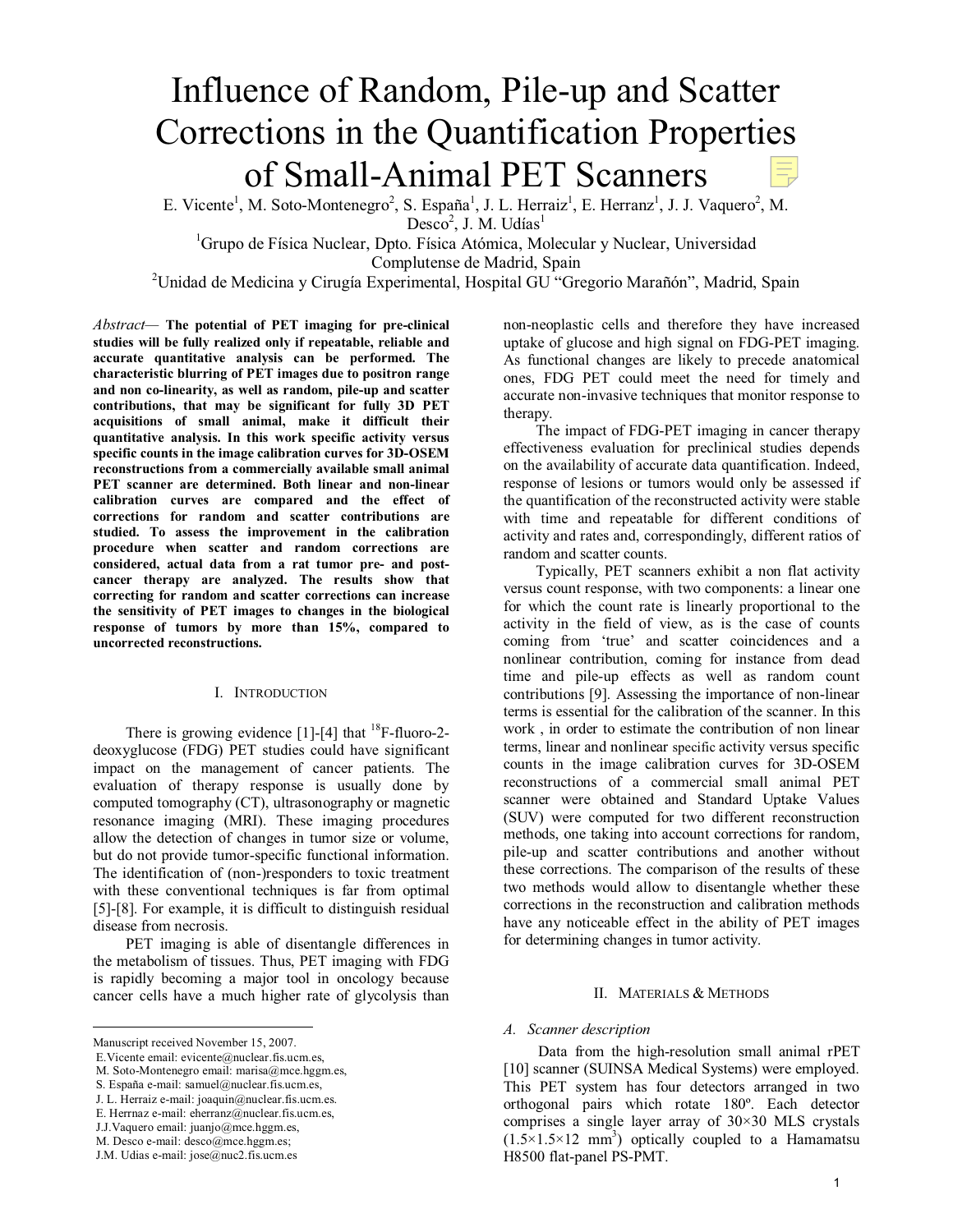The scanner has a ring diameter of 160 mm with effective transverse and axial field of view of 44.8 mm. The central point sensitivity at the center of the field of view (cFOV) is  $2.1\%$  (762.2 cps/ $\mu$ Ci), the volumetric spatial resolution (in cFOV) is  $3.4 \text{ mm}^3$  and the average energy resolution is 17%. [11].

#### *B. Calibration acquisitions and analysis*

Rat (5 cm diameter, 15 cm in length) and mouse (2.5 cm diameter, 7 cm in length) size cylinders were filled with FDG. The initial activity was known from an external independent calibration with a well-counter with accuracy of  $\pm$ 5. A total of 125 consecutive acquisitions of 5 minutes were taken with both cylinders. This allowed spanning a large range of both specific activities per unit volume as well as global activity registered by the scanner. Both cylinder acquisitions were reconstructed with a 3D-OSEM procedure [11] with different assumptions. In one of them, there is no attempt to correct for random counts, scatter or pile-up in the acquisition data. In the other one (improved 3D-OSEM), corrections for randoms, scatter and pile-up are incorporated in the reconstruction algorithm [13].

After reconstruction, several regions of interest (ROIs) of different sizes were chosen in the interior of both cylinders and the specific counts per cubic centimeter and second (cps/cc) obtained from the reconstruction were compared against the known specific activity (uCi/cc) in the inner region of both cylinders. The data obtained from both cylinders was fit by

- i) a linear calibration curve, looking for the proportionality between the specific rate measured in the image and the specific activity known for each acquisition. A linear fit implicitly assumes that non linear effects (like random and pile-up contributions) can be neglected.
- ii) a non linear fit that assumes that the specific measured rate can depend both on the specific activity and its square, for instance due to contribution of random counts.

#### *C. Rat acquisitions and analysis*

300 g rats with a subcutaneous tumor on the inguinal area of around  $150 \text{ mm}^3$  in size (see Fig. 1 and Fig. 2) were injected with 2 mCi of FDG and scanned for 15 minutes per bed (total studies have 2 or 3 beds) after one hour uptake. To prevent partial volume effects, a small region (from  $0.013$  to  $0.15$  mm<sup>3</sup>) well inside the tumor was considered and the average specific activity (in uCi/cc) for this region was determined both prior to radiotherapy treatment and just a few days after therapy. In order to investigate whether dealing with corrections in the reconstruction and calibration methods has measurable effects in the PET capability of determining changes in tumor activity, standard uptake values (SUVs) [14]-[17] were computed as a measure of the biologically enhanced fixation of the radiotracer. To obtain dimensionless SUV values, the activity measured in the ROI is divided by the average specific activity determined from the ratio of the injected dose and the volume of the animal given by weight assuming unity density for the rat, that is:

$$
SUV = \frac{C}{D/w}
$$
 (1)

being *C* (uCi/cc) the activity concentration in the ROI, *D* (uCi) the injected dose corrected by uptake time and  $w(g)$ the rat weight, using 1g/cc for the rat density.

As it is well known [16],[17] variations in uptake values are often seen, due to differences in FDG uptake or uncertainties in the injected dose. In order to minimize these effects, uptake values were referenced to whole body (wb) uptake values, determined from the specific activity averaged over a ROI that spans the whole body of the rat. By definition, whole body uptake values should be unity, but variations around unity were observed depending on the acquisition and the calibration/reconstruction method employed.

We also present SUV values referenced to one of the testicles since it showed a homogenous FDG distribution that was not influenced by the treatment and was easily visible in all the images.



Fig. 1. PET images of a rat with tumor reconstructed with 3D-OSEM. Left: Baseline scan (pre-radiotherapy image of the tumor). Right: Follow-up scan (image of the rat tumor five days after therapy).



Fig. 2. PET images of the same rat with tumor of Fig. 1 reconstructed with the improved 3D-OSEM code. Left: Baseline scan (preradiotherapy image of the tumor). Right: Follow-up scan (image of the tumor rat five days after therapy).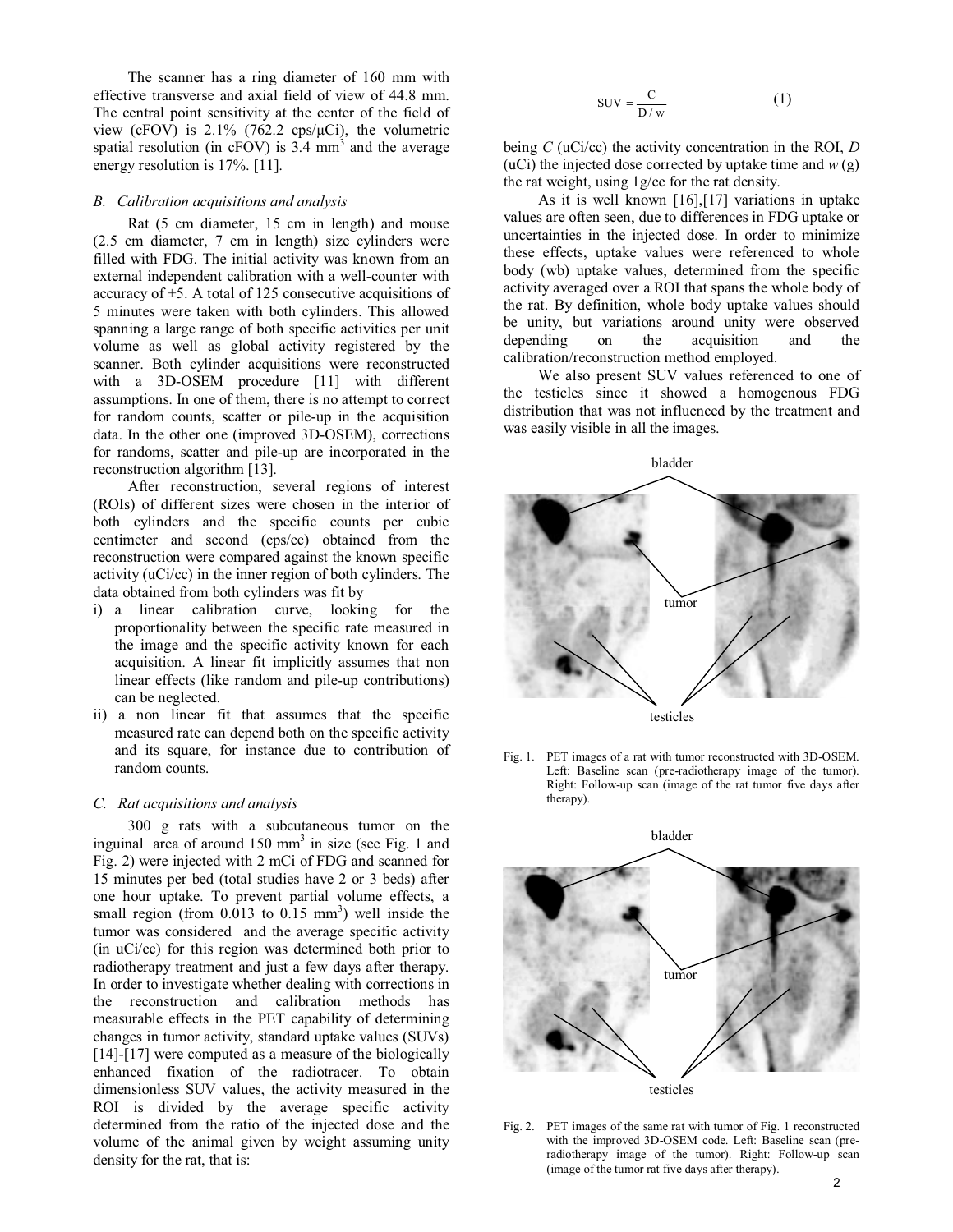#### III. RESULTS AND DISCUSSION

### *A. Calibration fits*

The difference of the results of the linear fit from the non-linear (quadratic) one was computed for both reconstruction methods. We obtained deviations of 11% for the standard 3D-OSEM procedure and 5% for the improved 3D-OSEM. Fig. 3 shows the quadratic fit (nonlinear fit, green line) and the linear one (linear fit 1, yellow line) computed from the whole calibration data range and another linear fit (linear fit 2, red line) calculated from activity concentrations smaller than 63 uCi/cc, corresponding to the maximum range of tumor data. The parameters of all of fits are quoted in table I. The larger values of the coefficients for the improved 3D-OSEM method are due to the fact that a smaller number of counts survive in the image compared to the standard reconstruction, after the (iterative) removal of, mostly, detector scatter counts [13].

TABLE I PARAMETERS OF CALIBRATION FITS  $\begin{pmatrix} 1 \\ 1 \end{pmatrix}$  $Y = A_1 \cdot X + A_2 \cdot X^2 \begin{cases} [X] = (\text{cps/cc}) \\ [Y] = (u\text{Ci/cc}) \end{cases}$ 

|                     |                      | 3D-OSEM                                                                                                                                             | <b>Improved 3D-OSEM</b> |                       |  |  |
|---------------------|----------------------|-----------------------------------------------------------------------------------------------------------------------------------------------------|-------------------------|-----------------------|--|--|
| Fit                 |                      | $\begin{array}{c c}\nA_1 & A_2 \\ (uCi/cps) & (uCicc/cps^2)\n\end{array}$ $\begin{array}{c c}\nA_1 & A_2 \\ (uCi/cps) & (uCicc/cps^2)\n\end{array}$ |                         |                       |  |  |
| Non-<br>linear      | $1.67 \cdot 10^{-4}$ | $1.48 \cdot 10^{-11}$                                                                                                                               | $1.07 \cdot 10^{-3}$    | $3.30 \cdot 10^{-10}$ |  |  |
| Linear 1            | $1.50 \cdot 10^{-4}$ |                                                                                                                                                     | $1.07 \cdot 10^{-3}$    |                       |  |  |
| Linear <sub>2</sub> | $1.63 \cdot 10^{-4}$ |                                                                                                                                                     | $1.04 \cdot 10^{-3}$    |                       |  |  |



Fig. 3. Linear and non-linear fits for 3D-OSEM (a) and improved 3D-OSEM (b) reconstruction methods: Counts per cubic centimeter and second (cps/cc) vs. activity concentration. The actual range of tumor data lies in between the blue vertical thick bars (see zoom of this region in the small insert).

In Fig. 3 (a) (3D-OSEM) we can see that the linear fit 1 does a good job for the higher activity concentrations but not so much for the lower ones. Linear fit 2 seems more suitable for lower concentrations  $( $63$  uCi/cc),$ where our tumor data are distributed. Differences between the quadratic fit and the linear fit 2 (for the reduced range of activity concentrations) are about 2%. Fig. 3 (b) (improved 3D-OSEM) shows that there are not significant differences between both linear fits in this case. In what follows we present only SUV values obtained from the linear calibration fit 2, that uses only data within the range were our tumor data are distributed, activity concentrations below 63 uCi/cc. SUV values were also calculated with the nonlinear (quadratic) calibration but the deviations between results obtained

with both calibrations for all images and reconstruction methods were smaller than 0.5% for the SUV ratios and 2-5% for the SUV values.

### *B. SUVs computation*

Count rate for the acquired rat data varied from 8 to 50 kcps depending on the particular acquisition. Specific rates on the reconstructed images ranged from 20 to 95 kcps/cc (3D-OSEM) or 6 to 19 kcps/cc (improved 3D-OSEM) for the different acquisitions and regions of the image. These values are well within the range of the calibration data acquired as we can see in Fig. 3.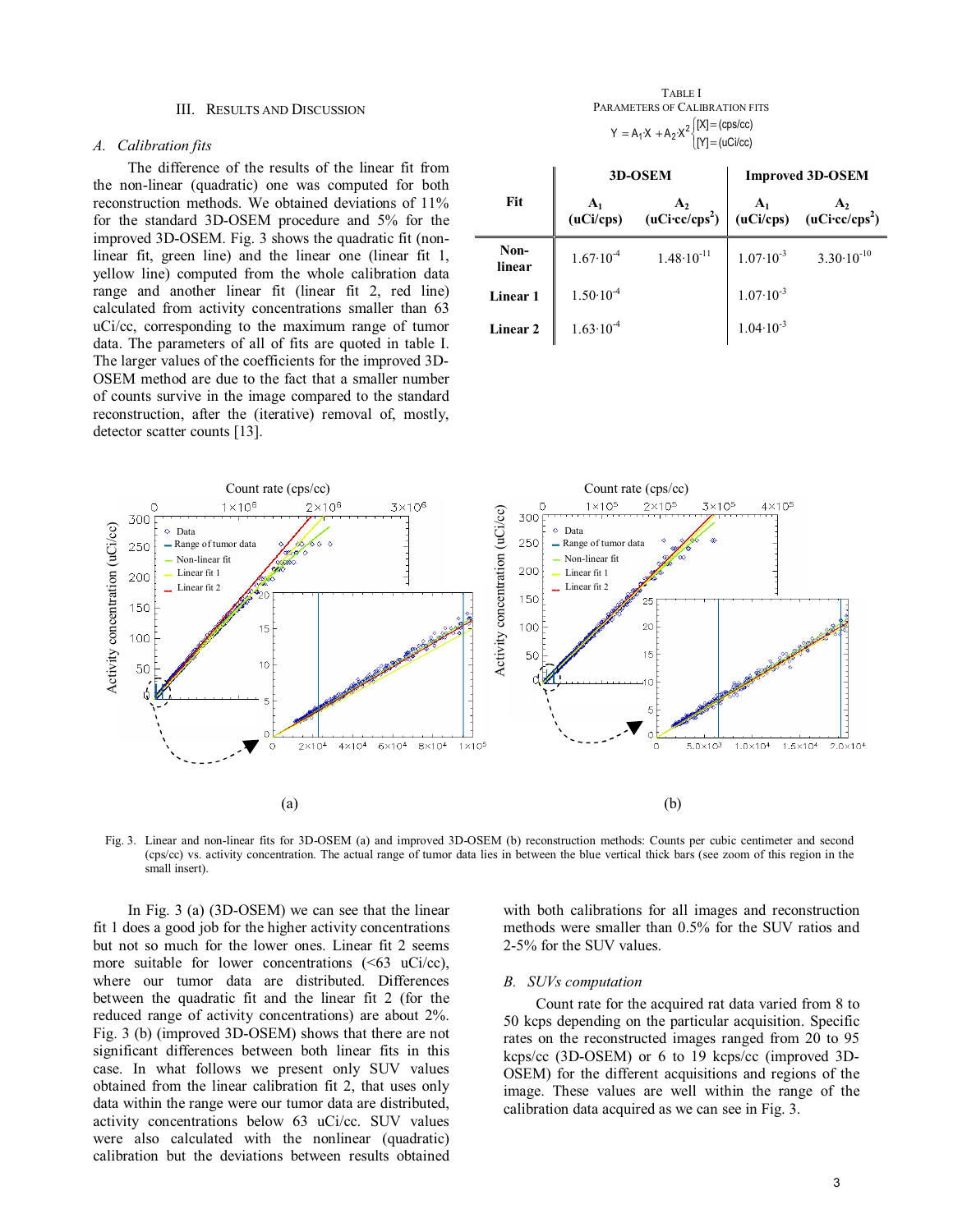|                                                                                                                                                                                                                                                                                                                                             | $\text{SUV}_{\text{tumor}}$ | <b>SUV wb</b> | $\rm{SUV}_{\rm{testicle}}$                                                                                                                                                                                                                    | $\text{SUV}_{\text{tumor}}$<br><b>SUV wb</b> | $\text{SUV}_{\text{tumor}}$<br>$\mathrm{SUV}_{\mathrm{testicle}}$ |
|---------------------------------------------------------------------------------------------------------------------------------------------------------------------------------------------------------------------------------------------------------------------------------------------------------------------------------------------|-----------------------------|---------------|-----------------------------------------------------------------------------------------------------------------------------------------------------------------------------------------------------------------------------------------------|----------------------------------------------|-------------------------------------------------------------------|
| <b>Rat</b> 1 $\left\{\n\begin{array}{ccc}\n\mathbf{D1} & 4.15 \\ \mathbf{D2} & 3.27\n\end{array}\n\right.$ (-21%) $\begin{array}{ccc}\n0.73 \\ 0.94\n\end{array}$ (28%) $\begin{array}{ccc}\n1.03 \\ 1.28\n\end{array}$ (24%) $\begin{array}{ccc}\n5.67 \\ 3.48\n\end{array}$ (-39%) $\begin{array}{ccc}\n4.02 \\ 2.55\n\end{array}$ (-37%) |                             |               |                                                                                                                                                                                                                                               |                                              |                                                                   |
|                                                                                                                                                                                                                                                                                                                                             |                             |               |                                                                                                                                                                                                                                               |                                              |                                                                   |
| <b>Rat</b> $2\begin{cases} 1 & 3.56 \\ 0 & 2 \end{cases}$ (-53%) $\begin{cases} 0.88 \\ 0.46 \end{cases}$ (-47%) $\begin{cases} 1.29 \\ 0.84 \end{cases}$ (-35%) $\begin{cases} 4.06 \\ 3.65 \end{cases}$ (-10%) $\begin{cases} 2.75 \\ 2.01 \end{cases}$ (-27%)                                                                            |                             |               |                                                                                                                                                                                                                                               |                                              |                                                                   |
|                                                                                                                                                                                                                                                                                                                                             |                             |               |                                                                                                                                                                                                                                               |                                              |                                                                   |
|                                                                                                                                                                                                                                                                                                                                             |                             |               | rat 3 $\begin{cases} 101 \ 1.99 \ 1.57 \end{cases}$ (-21%) $\begin{cases} 0.63 \ 0.45 \end{cases}$ (-28%) $\begin{cases} 1.02 \ 0.75 \end{cases}$ (-26%) $\begin{cases} 3.17 \ 3.45 \end{cases}$ (9%) $\begin{cases} 1.95 \ 2.08 \end{cases}$ |                                              | (7%)                                                              |
|                                                                                                                                                                                                                                                                                                                                             |                             |               |                                                                                                                                                                                                                                               |                                              |                                                                   |

TABLE II STANDARD UPTAKE VALUES FOR 3D-OSEM METHOD

TABLE III STANDARD UPTAKE VALUES FOR IMPROVED 3D-OSEM METHOD

|  | $\text{SUV}_{\text{tumor}}$ |  | <b>SUV wb</b> |                                                                                                                                                                                                                                            | $\rm{SUV}_{\rm{testicle}}$ |  | $\text{SUV}_{\text{tumor}}$<br>SUV wb |                                                                                                                                                                                                                                                                                                                      | $\text{SUV}_{\text{tumor}}$<br>$\mathrm{SUV}_{\mathrm{testicle}}$ |  |
|--|-----------------------------|--|---------------|--------------------------------------------------------------------------------------------------------------------------------------------------------------------------------------------------------------------------------------------|----------------------------|--|---------------------------------------|----------------------------------------------------------------------------------------------------------------------------------------------------------------------------------------------------------------------------------------------------------------------------------------------------------------------|-------------------------------------------------------------------|--|
|  |                             |  |               |                                                                                                                                                                                                                                            |                            |  |                                       | <b>Rat</b> 1 $\begin{cases} \n\mathbf{D1} \begin{vmatrix} 7.32 \\ \mathbf{D2} \end{vmatrix}$ (-43%) $\begin{array}{ccc} 1.05 \\ 1.12 \end{array}$ (7%) $\begin{array}{ccc} 1.60 \\ 1.83 \end{array}$ (15%) $\begin{array}{ccc} 6.97 \\ 3.70 \end{array}$ (-47%) $\begin{array}{ccc} 4.58 \\ 2.26 \end{array}$ (-51%) |                                                                   |  |
|  |                             |  |               |                                                                                                                                                                                                                                            |                            |  |                                       |                                                                                                                                                                                                                                                                                                                      |                                                                   |  |
|  |                             |  |               | <b>Rat</b> $2\begin{cases} 1 & 5.44 \ 0 & 2.70 \end{cases}$ (-50%) $\begin{array}{ccc} 1.16 & (-54\%) & 1.81 \ 0.54 & (-54\%) & 1.17 \end{array}$ (-35%) $\begin{array}{ccc} 4.67 & (8\%) & 3.01 \ 5.04 & (8\%) & 2.30 \end{array}$ (-24%) |                            |  |                                       |                                                                                                                                                                                                                                                                                                                      |                                                                   |  |
|  |                             |  |               |                                                                                                                                                                                                                                            |                            |  |                                       |                                                                                                                                                                                                                                                                                                                      |                                                                   |  |
|  |                             |  |               |                                                                                                                                                                                                                                            |                            |  |                                       | rat 3 $\begin{cases} 01 \ 02 \ 2.24 \end{cases}$ (-35%) $\begin{matrix} 0.83 \\ 0.56 \end{matrix}$ (-33%) $\begin{matrix} 1.59 \\ 1.17 \end{matrix}$ (-27%) $\begin{matrix} 4.15 \\ 4.03 \end{matrix}$ (-3%) $\begin{matrix} 2.16 \\ 1.92 \end{matrix}$ (-11%)                                                       |                                                                   |  |
|  |                             |  |               |                                                                                                                                                                                                                                            |                            |  |                                       |                                                                                                                                                                                                                                                                                                                      |                                                                   |  |

Results for  $\text{SUV}_\text{tumor}$ ,  $\text{SUV}_\text{wb}$  and  $\text{SUV}_\text{testicle}$  values and the ratios  $\text{SUV}_{\text{tumor}} / \text{SUV}$  and  $\text{SUV}_{\text{tumor}} / \text{SUV}_{\text{testicle}}$  are presented in tables II and III. Relative variations pre-post therapy of the SUV values (shown inside round parenthesis in the tables) were also computed with the following expression:

$$
\Delta = \frac{\text{SUV}(D2) - \text{SUV}(D1)}{\text{SUV}(D1)} \times 100 \tag{2}
$$

The results obtained for the  $\text{SUV}_{\text{tumor}}$ /SUV<sub>testicle</sub> ratios are also plotted in Fig. 4.



**SUV tumor/SUV testicle**

Fig. 4. SUV(tumor) / SUV(testicle) measured ratios on 3D-OSEM and improved 3D-OSEM methods. SUV values of pre-therapy day (D1) and post-therapy day (D2) are shown.

## IV. CONCLUSIONS

From the results presented in Fig. 3 and 4 and tables II and III, it is clearly seen that:

- I) On average, both OSEM3D and improved OSEM3D PET images are able to assess positive response of tumor to treatment.
- II) Linear and non linear calibrations yield essentially identical results for the improved 3D-OSEM images, with differences smaller than 5% for the SUV values and than 0.5% for the SUV ratios. This indicates the ability of the improved reconstruction of reducing non-linear contributions to the scanner response.
- III) A linear calibration is suitable for 3D-OSEM even when no random, scatter and pile-up corrections are incorporated provided that the analysis is restricted to moderate values of activity  $(< 60$  muCi/cc in our case) were quadratic terms are less important. This reduces the deviations of linear and non-linear fits from 11% (when linear fit is computed from the whole calibration data range) to 2% (when linear fit is calculated from low activity concentrations) for the SUV values and inferior to 0.5% for the SUV ratios.
- IV) The ratio of  $\text{SUV}_{\text{tumor}} / \text{SUV}_{\text{testicle}}$  seems to be appropriate for assessing the response of tumors to treatment.
- V) The improved OSEM method might provide enhanced lesion recovery. Changes induced by therapy in